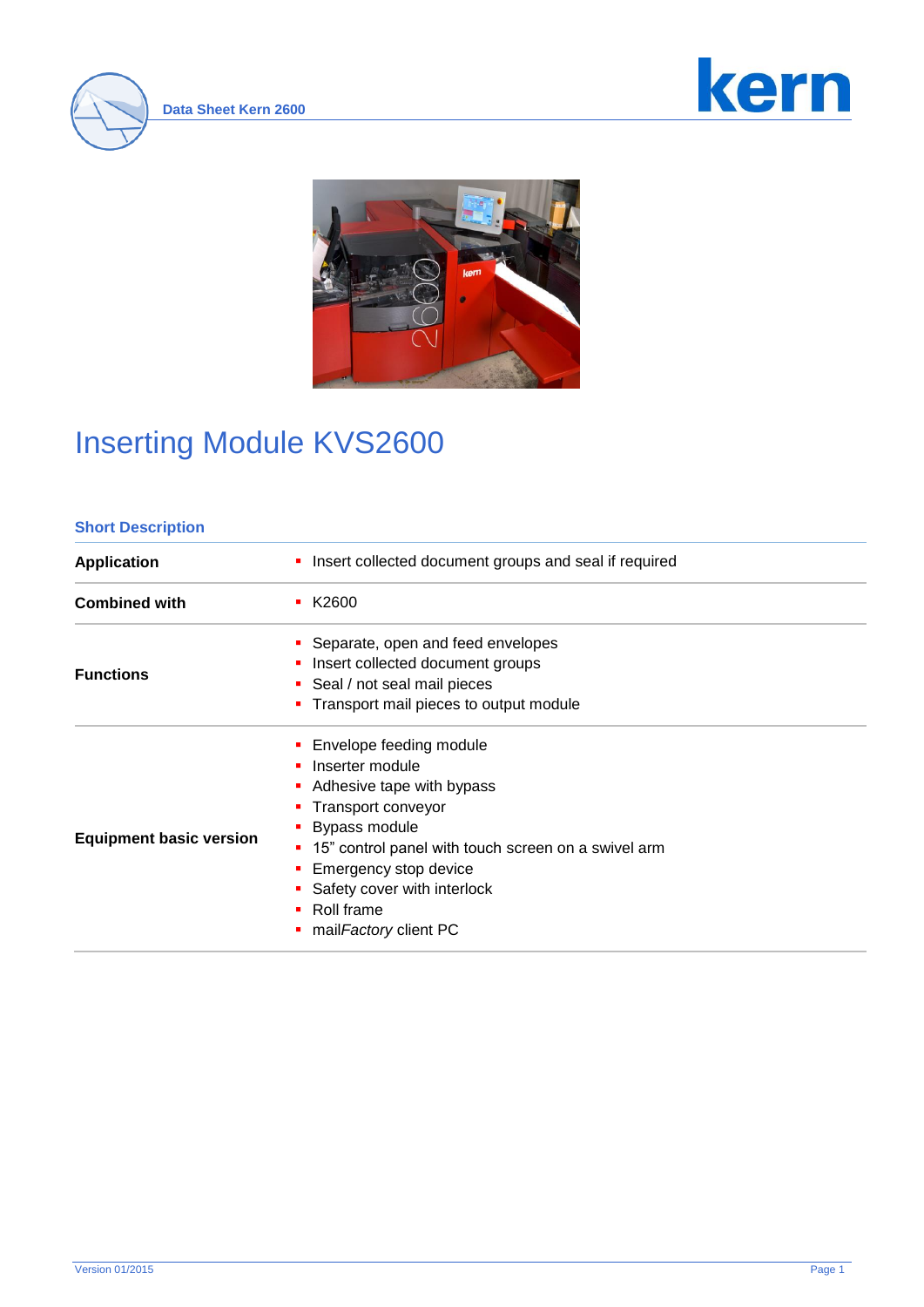

| <b>Short Description</b> |                                                                                                                                                                                                                                             |  |
|--------------------------|---------------------------------------------------------------------------------------------------------------------------------------------------------------------------------------------------------------------------------------------|--|
| <b>Options</b>           | Additional warning light (pillar)<br>ш<br>Envelope positioning with driven rolls for envelope sizes >= 186 mm<br>ш<br>Mains transformer for varying voltages<br>Bar code scanner for envelope ID reading<br>Format control C6/5 and C5<br>٠ |  |
| Control                  | Processor control<br>٠                                                                                                                                                                                                                      |  |
| <b>Operation</b>         | 15" control panel with touch screen<br>п                                                                                                                                                                                                    |  |
| Reading                  | Barcode<br>٠                                                                                                                                                                                                                                |  |
| <b>Monitoring</b>        | Monitoring of the envelope stack<br>ш<br>Water level monitoring<br>Run monitoring<br>Document tracking                                                                                                                                      |  |
| Color                    | Signal red, RAL3001<br>Grey aluminum, RAL9007                                                                                                                                                                                               |  |
| <b>Construction type</b> | Built for continuous operation                                                                                                                                                                                                              |  |
| <b>Safety</b>            | $\cdot$ CE, GS                                                                                                                                                                                                                              |  |
| Warranty                 | 12 months or 20 million mail pieces<br>ш                                                                                                                                                                                                    |  |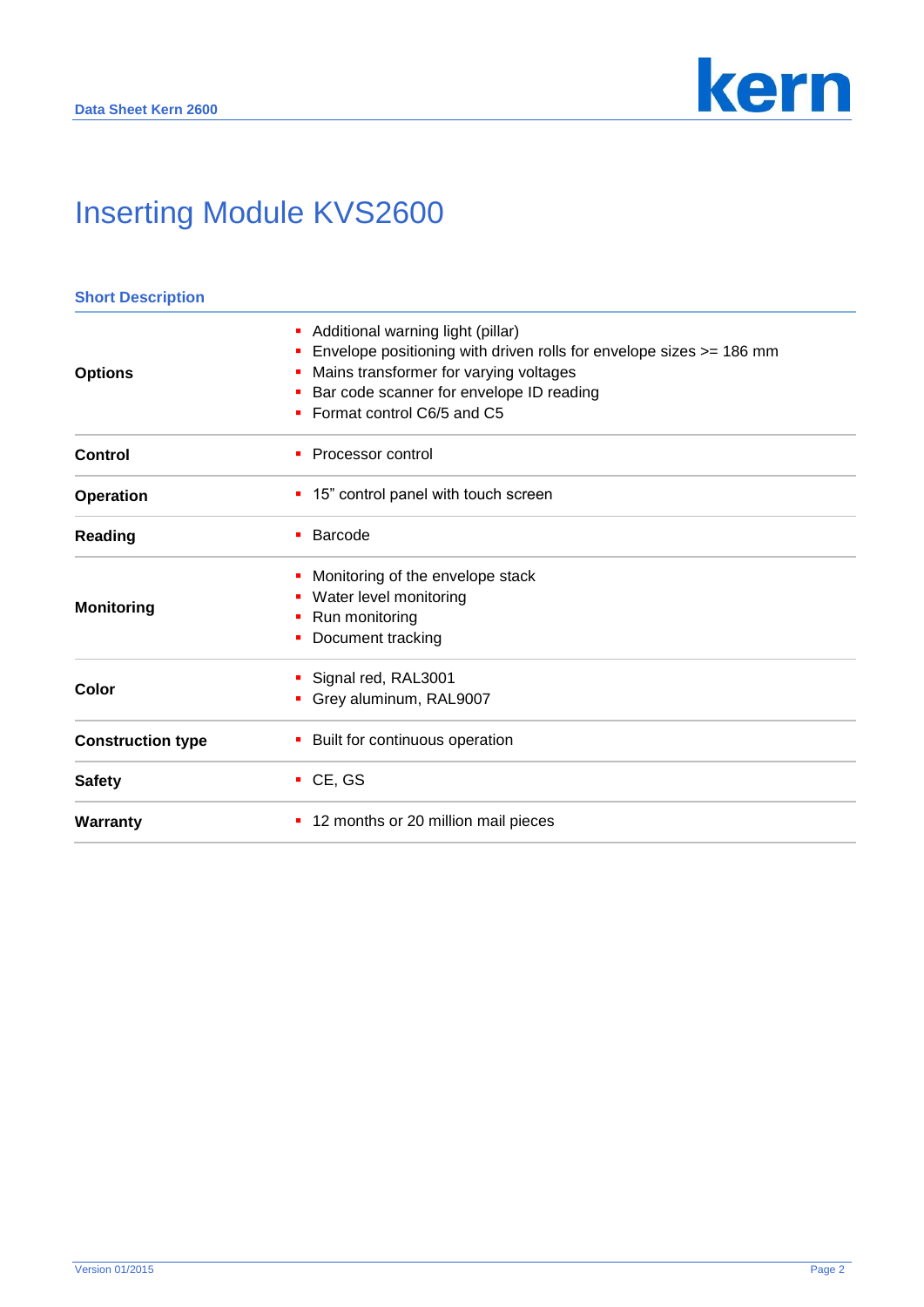

| <b>Technical Data</b>                         |                                                                                                       |  |
|-----------------------------------------------|-------------------------------------------------------------------------------------------------------|--|
| <b>Performance</b>                            | Max 16'000 mail pieces/h<br>٠                                                                         |  |
| Envelope size (h x w)                         | C6-B5<br>٠<br>Min. 100 x 162 mm<br>Max. 178 x 254 mm<br>п                                             |  |
| Max mail piece thickness                      | Max. 10 mm                                                                                            |  |
| <b>Flap height</b>                            | $-35 - 55$ mm                                                                                         |  |
| <b>Envelope stack capacity</b>                | Max. 2000 envelopes                                                                                   |  |
| Paper weight envelopes                        | $80 - 120$ g/m <sup>2</sup>                                                                           |  |
| <b>Reading specification</b>                  | Optical reading for envelope ID monitoring (optional)<br>٠                                            |  |
| Dimension (L x W x H)                         | • 2890 x 2973 x 1530 mm (1900 mm with open cover)                                                     |  |
| <b>Display languages</b>                      | German, English, French, others on request<br>٠                                                       |  |
| Weight without packing<br>Weight with packing | $-860$ kg<br>950 kg (for airfreight)                                                                  |  |
| <b>Floor loading</b><br><b>Point load</b>     | 350 $kg/m2$<br>п<br>$-100$ kg                                                                         |  |
| <b>Power supply, Frequency</b>                | 3 x 400 VAC+NE +/- 10 %, 3 Ph +N+E, 50 / 60 Hz                                                        |  |
| <b>Power consumption</b>                      | 2500 W / 3.5 A                                                                                        |  |
| <b>Heat output</b>                            | 2500 J/s<br>٠                                                                                         |  |
| <b>Compressed air connection</b>              | Min. pressure: 6 bar<br>п<br>Min. air consumption: 12m3/h<br>Oil free, filter 40um, connection: G 1/8 |  |
| <b>Noise emission LEQ</b>                     | Max. 80dB (A)                                                                                         |  |